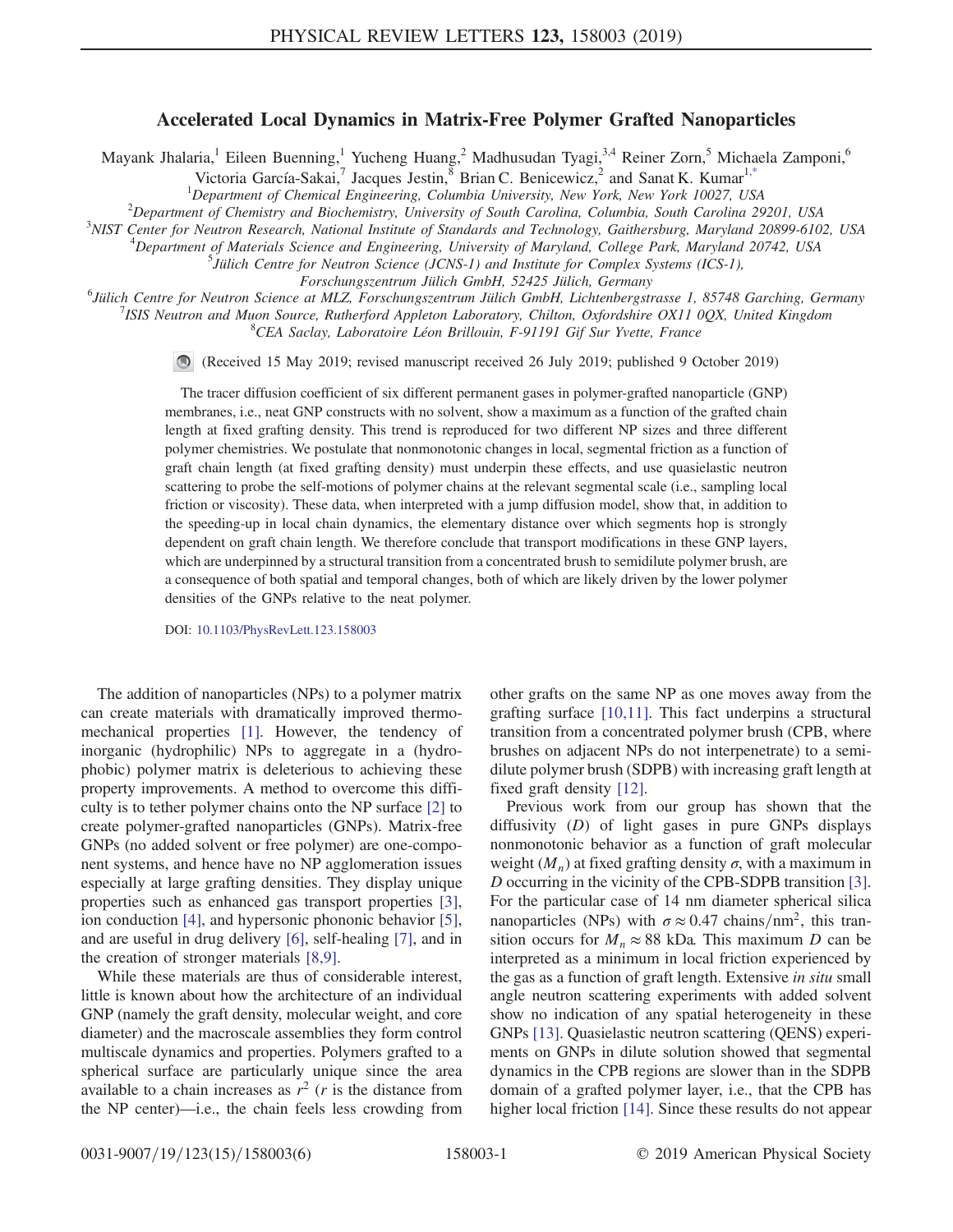to explain the D results discussed above, we postulate that studies of neat GNPs (with no added solvent or free polymer) are necessary.

We thus probe the local dynamics of neat GNPs (with no solvent) where the graft  $M_n$  was varied systematically in a series of experiments. QENS data, which are sensitive to this scale  $(\leq 3$  nm), when analyzed with a jump diffusion model show that both the frequency and size of jumps in the GNP samples are different from the corresponding polymer melt samples (with no NPs). These results, in combination, explain the remarkable, nonmonotonic transport properties as a function of  $M_n$ , implying that grafting has an effect on both spatial and temporal behavior of the graft polymers.

Spherical SiO<sub>2</sub> NPs (14  $\pm$  4 nm diameter, Nissan) were functionalized with poly(methylacrylate) brushes at  $\sigma \approx$  $0.47 \text{ chains}/\text{nm}^2$  using surface-initiated reversible-addition-fragmentation-chain-transfer polymerization [\[15\]](#page-4-13). Further details on the functionalization procedure can be found in the Supplemental Material[\[16\].](#page-4-14) A series of samples with differing  $M_n$ —29, 41, 61, 80, 88, 100, 136 kDa, respectively, were tested (more details in Fig. S3, Table S1). A single pure polymer sample ( $M_n \approx 96$  kDa), with no added NPs, was deemed sufficient to characterize the ungrafted, unfilled polymer analog; no changes are found in local dynamics as a function of chain length in this range [\[19,20\].](#page-4-15)

Incoherent neutron scattering was performed on the high flux backscattering spectrometer (HFBS,  $q \approx 2{\text -}15$  nm<sup>-1</sup>,  $t < 2000$  ps) at the NIST Center of Neutron Research [\[21\]](#page-4-16), on SPHERES, the spectrometer for high energy resolution  $(q \approx 3-17 \text{ nm}^{-1}, t < 2500 \text{ ps})$  operated by the Jülich Centre for Neutron Science (JCNS) at the Heinz Maier-Leibnitz Zentrum [\[22\],](#page-4-17) and on IRIS ( $q \approx 5-18$  nm<sup>-1</sup>,  $t < 150$  ps) at the ISIS Neutron and Muon Source [\[23\]](#page-4-18). Background contributions from the sample holder were subtracted and the data were normalized via a vanadium reference to account for detector efficiencies. It was then transformed into the time domain and divided by the instrumental resolution function measured at 4 K to obtain the intermediate scattering function. All scans were performed at 420 K, which is  $\approx$ 130 K above the glass transition temperature of the bulk polymer and the composites ( $T_q \approx 290$  K for all samples). Sample thicknesses were optimized to ensure that the neutron transmission was always >90%. The data were reduced using the software DAVE [\[24\],](#page-4-19) MANTID [\[25\]](#page-4-20), and SLAW [\[26\]](#page-4-21), respectively.

Although the coherent scattering length density of silica ( $\rho_{coh,SiO_2} \sim 3.4 \times 10^{10}$  cm<sup>-2</sup>) is relatively high, the incoherent scattering from the hydrogen atoms along the polymer chains ( $\rho_{\text{inc,PMA}} \sim 19 \times 10^{10} \text{ cm}^{-2}$ ) still accounts for greater than 90% of the total scattering even for GNP samples containing more than 10 vol  $\%$  SiO<sub>2</sub>. Integrated elastic intensities from IRIS confirm that no structural features are observable in the  $q$  range of interest, ensuring that the motions observed in the dynamic structure factor are due to polymer self-motion (see Supplemental Material [\[16\]](#page-4-14), Fig. S2). Figure [1\(a\)](#page-1-0) shows a representative spectrum obtained for a GNP with  $M_n \approx 88$  kDa and the reference polymer at a single wave vector,  $q = 11.1$  nm<sup>-1</sup> collected on HFBS. (Further comparisons are shown in Fig. S4.) The composite data are broader than the bulk PMA, indicating a larger extent of relaxation within the instrumental time window for the grafted chains. This fact, of a speeding-up of relaxation on grafting, is a major result of this work.

Figure [1\(b\)](#page-1-0) shows the transformed spectra for q values varying from 2 nm<sup>-1</sup> up to 14.2 nm<sup>-1</sup> for  $M_n \approx 88$  kDa. The data were fit to the function:  $I(q, t) =$  $A(q)$  exp{ $-[t/\tau(q)]^{\beta}$ } + C with a stretching factor  $\beta$  while the background term C represents the contribution from

<span id="page-1-0"></span>

FIG. 1. (a) Dynamic structure factors measured on HFBS for a composite with  $M_n \approx 88$  kDa (red star) and bulk PMA (black square) at  $q = 11.1 \text{ nm}^{-1}$  showing differences in broadening. The maximum value of the scattering function was normalized to unity in each case to account for differences in the sample thickness and total scattering. (b) Intermediate scattering functions for the  $M_n \approx 88$  kDa composite from  $q = 2$  nm<sup>-1</sup> to 14.2 nm<sup>-1</sup> at 420 K. Red lines are fits to a stretched exponential function. (c) Stretching exponents  $\beta$  for the grafted chains. The gray region defines the range of stretching exponents observed for the bulk polymer with its corresponding error estimate. The stretching exponents are all within error of each other.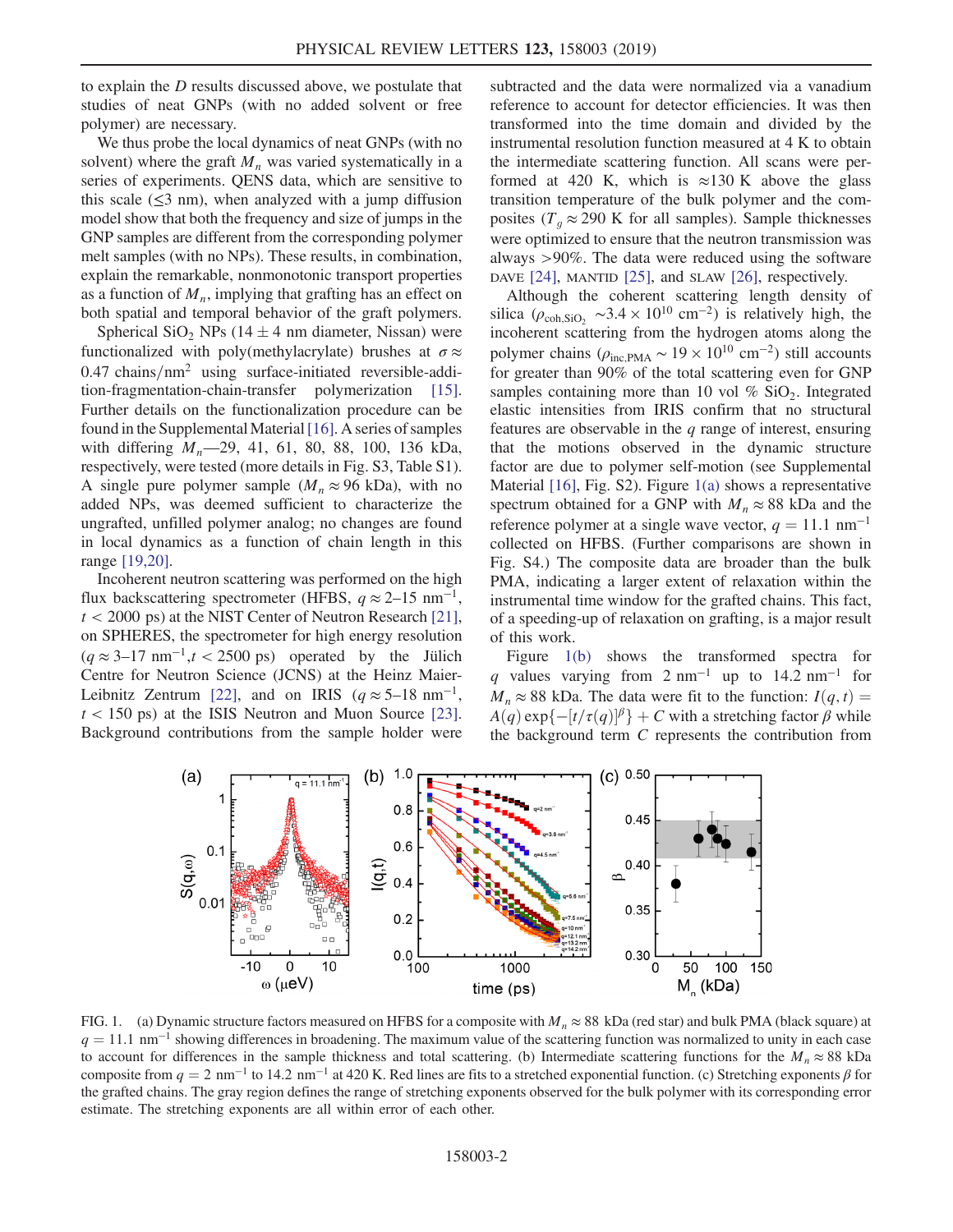elastic scattering. For the composite we expect there to be an effective elastic contribution from the NPs and a surface layer of the tethered polymers (due to their extremely slow relaxations). To quantify this contribution, plateau values of the intermediate scattering function at long times  $(t > 2000 \text{ ps}; q > 10 \text{ nm}^{-1}; \text{ see Supplemental Material}$ [\[16\]](#page-4-14), Fig. S7) were used. Based on these numbers, the thickness of this immobile layer is estimated to be ∼1 nm, similar in magnitude to that reported for more conventional composites [\[27\]](#page-4-22). For the neat polymer a constant  $\beta =$  $0.43 \pm 0.02$  was used, in line with Plazek and Ngai's estimate [\[28\].](#page-4-23) The stretching exponent does not change appreciably for the grafted chains as shown in Fig. [1\(c\)](#page-1-0), unlike observations made for NPs dispersed in a polymer matrix [\[29\]](#page-4-24). No q dependence of the stretching factor is observed for all materials used (see Supplemental Material [\[16\]](#page-4-14), Fig. S6).

We find that the  $M_n \approx 88$  kDa GNP has characteristic relaxation times faster than the corresponding reference polymer for all wave vectors [Fig. [2\(a\)\]](#page-2-0). As the  $\beta$  values are the same for the grafted and pure (no NP) samples [Fig. [1\(c\)\]](#page-1-0), this trend signifies faster average relaxation processes for the grafted polymer chains. Further, in all cases, there is a "break" in the data in Fig. [2\(a\)](#page-2-0)—for smaller q the relaxation times follow a  $q^{-2/\beta}$  scaling, while for larger q, we obtain a  $q^{-2}$  scaling consistent with local diffusive motion. The crossover between these two limiting behaviors occurs at smaller wave vectors for the grafted samples relative to neat polymers [Figs. [2\(b\)](#page-2-0), S6] indicating that locally diffusive dynamics are apparently persistent to larger length scales in the GNPs. These results indicate that a grafted chain experiences fewer local constraints than the corresponding pure polymer. More justification for this statement will be provided below. There is a caveat that the structure factors only decay to about  $0.7-0.8$  for the lower q data over the time scales probed. Thus, the relaxation times deduced at these q values should be seen as lower limits to their actual values.

Extending this analysis to composites with different  $M_n$ [Fig. [2\(c\)](#page-2-0)] shows that the average relaxation times (averaged over a q range of  $4-14$  nm<sup>-1</sup>) of the grafted polymer chains when normalized by the neat polymer are always less than 1; i.e., the segmental dynamics of the grafted chains are significantly faster than the neat polymer. Further, this acceleration is essentially independent of  $M_n$ , except for the lowest grafted chain which is significantly less sped up. These conclusions are very different in character from the experimentally measured gas diffusivity in these media, which show a strong maximum in the vicinity of a  $M_n \approx 88$  kDa. In fact, we expect that the gas dynamics should be slave to the relevant friction (or local viscosity) which are controlled by local chain dynamics. The mean relaxation time data derived from the QENS in this fashion thus cannot rationalize the trends for gas diffusion.

We now examine the experimental data more carefully to resolve this discrepacy. The dispersion of the relaxation times with a wave vector, e.g., Fig. [2\(a\),](#page-2-0) shows two features. (i) A crossover from a scaling of  $q^{-2/\beta}$  to  $q^{-2}$  occurring at an intermediate  $q$  value. The scaling of relaxation time with the exponent  $-2/\beta$  is a universal feature that has been observed in several polymers and glass formers, originating from the subdiffusive motion of the polymer segments [\[30,31\]](#page-4-25). (ii) A nonmonotonic shift in the crossover  $q$  values to lower wave vectors for shorter chains; similarly, the crossover shifts to lower  $q$ 's when we go from free PMA chains (with no NP) to the GNP samples at the same  $M_n$ . These results clearly imply that there are changes in spatial correlations on grafting, which are ignored when we only consider changes in relaxation times as discussed above. To include this effect, the relaxation time data are fit to a jump diffusion model proposed by Arbe *et al.* for polymer melts [\[32,33\]:](#page-4-26)  $\tau(q) =$  $\tau_0[1 + (1/q^2 l_0^2)]^{1/\beta}$ , where  $\tau_0$  is the time between successive

<span id="page-2-0"></span>

FIG. 2. (a) Comparison of the q dispersion curves for a composite with  $M_n \approx 88$  kDa (black square) and a bulk polymer with  $M_n \approx 96$  kDa (green circle). (b) Crossover q's (empty circle) for the two asymptotic behaviors observed for the different grafted samples. The gray band corresponds to the crossover wave vectors for the bulk polymer. The  $M_n \approx 29$  kDa (HFBS) and  $M_n \approx 80$  kDa (SPHERES) have no evidence for a crossover within instrument parameters—the error bars extending to zero on the y axis point to this fact. The point at zero molecular weight is the pure PMA (with no NPs). (c) Relaxation times of the composites normalized to the bulk polymer after summing across all wave vectors. The dashed line is a guide to the eye. Data were measured on HFBS.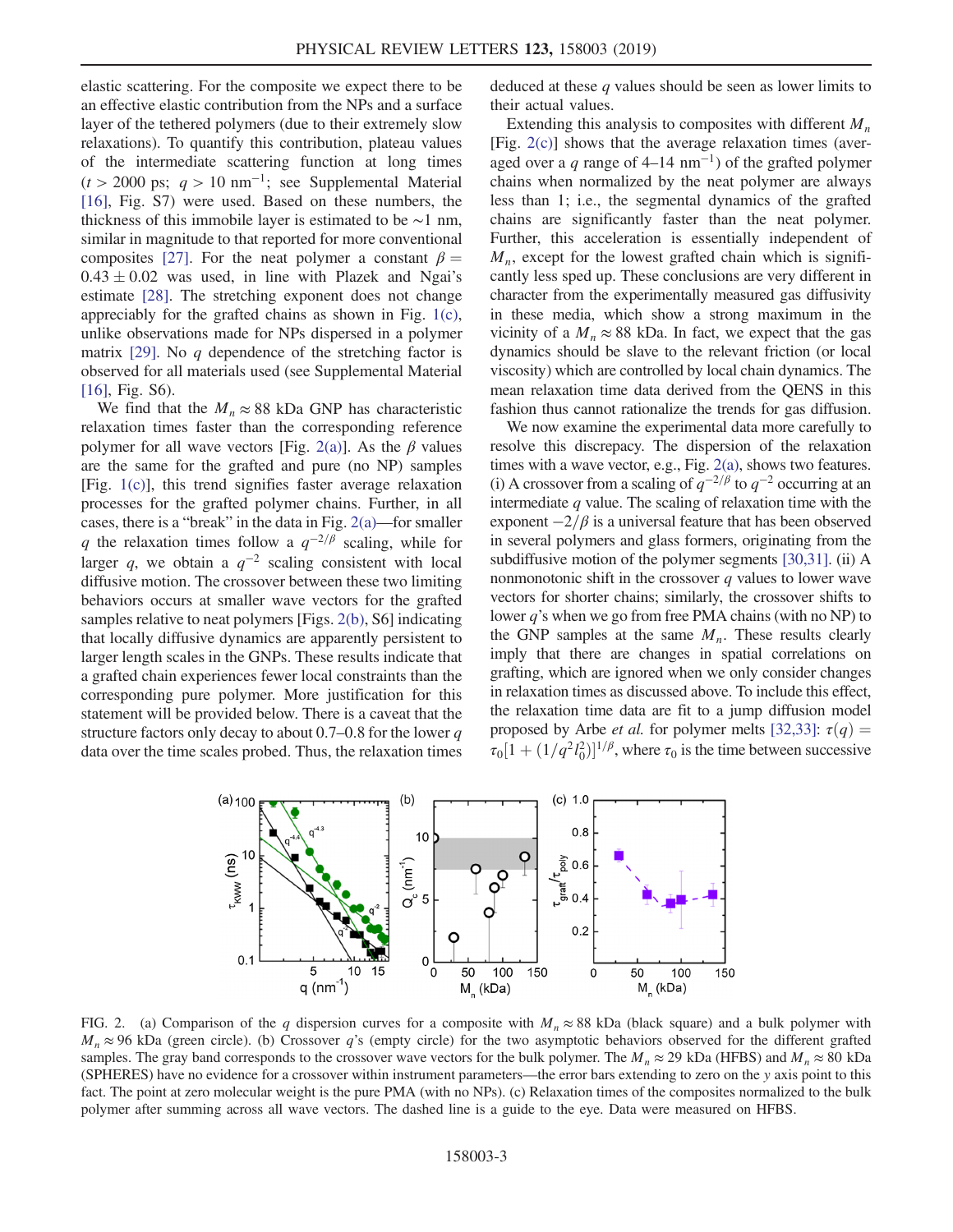<span id="page-3-0"></span>

FIG. 3. (a)  $\tau^{\beta}$  vs q with fits to the jump diffusion model (solid line). (b) Jump length  $l_0$  extracted from the model for all composites tested. The gray band corresponds to the jump length for the reference polymer melt (no NPs). (c) Relaxation time  $\tau_0$  for the diffusive jumps. The bands represent the corresponding fit values for the reference polymer melt. (d) Normalized segmental diffusivity for the composites (black circle). Normalized diffusivities of  $CO_2$  in the GNPs are plotted (red symbols) as a function of  $M_n$ . Similar nonmonotonic behavior is observed for the two, although quantitative differences persist.

jumps of characteristic jump length  $l_0$ , which reflects the average distance moved by a participating segment. This model has been successfully used to describe the motions of several polymer melts [\[34,35\]](#page-5-0) and we can describe our observed relaxation time dispersion with the adjustable parameters  $\tau_0$  and  $l_0$  [Figs. [3\(a\)](#page-3-0)–3(c)].

Both the jump length and relaxation times are affected by the grafting process—the segments of the grafted polymers execute longer jumps for the  $M_n \approx 29$  kDa and 88 kDa samples than the melt chains with no NPs [Fig. [3\(b\)\]](#page-3-0). This jump relaxation could be thought of as a decaging phenomenon, where a relaxational hop opens up a pathway for diffusive transport. Similarly, the relaxation times are much faster  $(\tau_0)$  than for the free chains [with no NP, except for the 29 kDa sample, Fig. [3\(c\)\]](#page-3-0). The  $M_n \approx 61$  kDa sample, e.g., is 6–7 times faster relative to the neat polymer. While the relaxation time has complicated behavior at low  $M_n$ , it appears to level off beyond the transition to the SDPB regime. A scaled polymeric diffusion constant  $D \sim l_0^2/6\tau_0$  calculated from these data shows nonmono-<br>tonic behavior with a clear maximum at  $M \approx 61$  kDa tonic behavior with a clear maximum at  $M_n \approx 61$  kDa [Fig. [3\(d\)\]](#page-3-0). When normalized to the value in the bulk polymer, the effective diffusion constant of the grafted polymer is always greater than 1 and has a peak value ∼5 for the  $M_n \approx 61$  kDa graft; these trends are similar to the nonmonotonic behavior of the diffusion coefficient of  $CO<sub>2</sub>$ [Fig. [3\(d\)\]](#page-3-0). While quantitative differences persist between these segment-level diffusivities and the experimental gas diffusion data, the jump diffusion model data provide a better description of gas transport than a model that only includes changes to relaxation times [Fig. [2\(c\)](#page-2-0)]. Parenthetically, we note that there are two possible sources of the quantitative discrepancy between the QENS and the gas diffusion data—the QENS are performed at a higher temperature (420 K) than the gas transport experiments  $(308 K)$ . We know *a priori* that the response of the diffusion coefficient to temperature changes is not the same for all membranes, thus possibly driving the maximum to another molecular weight (see Supplemental Material, Fig. S1). Second, there need not be a one-to-one correspondence between the computed local chain diffusion coefficient and the gas diffusion coefficient due to differences in sizes between the two and the connectivity of the segments of the polymer chains.

Based on these results, it is apparent that transport processes must be governed by a combination of larger segmental jumps and faster relaxations. While the mean decaging jump length  $l_0$  demonstrates less than a twofold variation over the whole range of  $M_n$  [Fig. [3\(b\)](#page-3-0)], it is the distribution of this quantity that shows surprising behavior (see Supplemental Material [\[16\],](#page-4-14) Fig. S9). We focus particularly on the  $M_n \approx 88$  kDa sample, whose distribution of jump lengths are clearly broader than for all the other grafts (except the 29 kDa sample). This broadening is particularly clear in regions comparable to the sizes of the gas molecules of interest, typical kinetic diameters >0.<sup>3</sup> nm. This finding, which is echoed by PALS mea-surements [\[3\]](#page-4-3), implies that it is easier to find microscopic diffusive pathways for gas molecules in the  $M_n \approx 88$  kDa sample. This might help to explain the unusual transport measurements.

We now ask as to the molecular cause of these faster dynamics in the vicinity of the CPB-SDPB transition. For dense short chains grafted on to spherical NPs, the systems have to respect the noninterdigitating nature of brushes on neighboring particles while keeping the system close to spatially uniform in terms of polymer density. We hypothesize that these conflicting requirements lead to an increase in the molar volume of the chains over the reference melt. On increasing the chain length above the CPB-SDPB transition ( $M_n \approx 88$  kDa), the chains interdigitate because of the increased surface area available to the chains with increasing distance from the NP core. Thus, the total available free volume decreases back towards the neat melt value. This nonmonotonic transport behavior of these GNPs is thus a thermodynamic consequence of the CPB-SDPB transition [\[12,14,36\]](#page-4-10), as has been previously verified through pyconometry measurements [\[3\].](#page-4-3)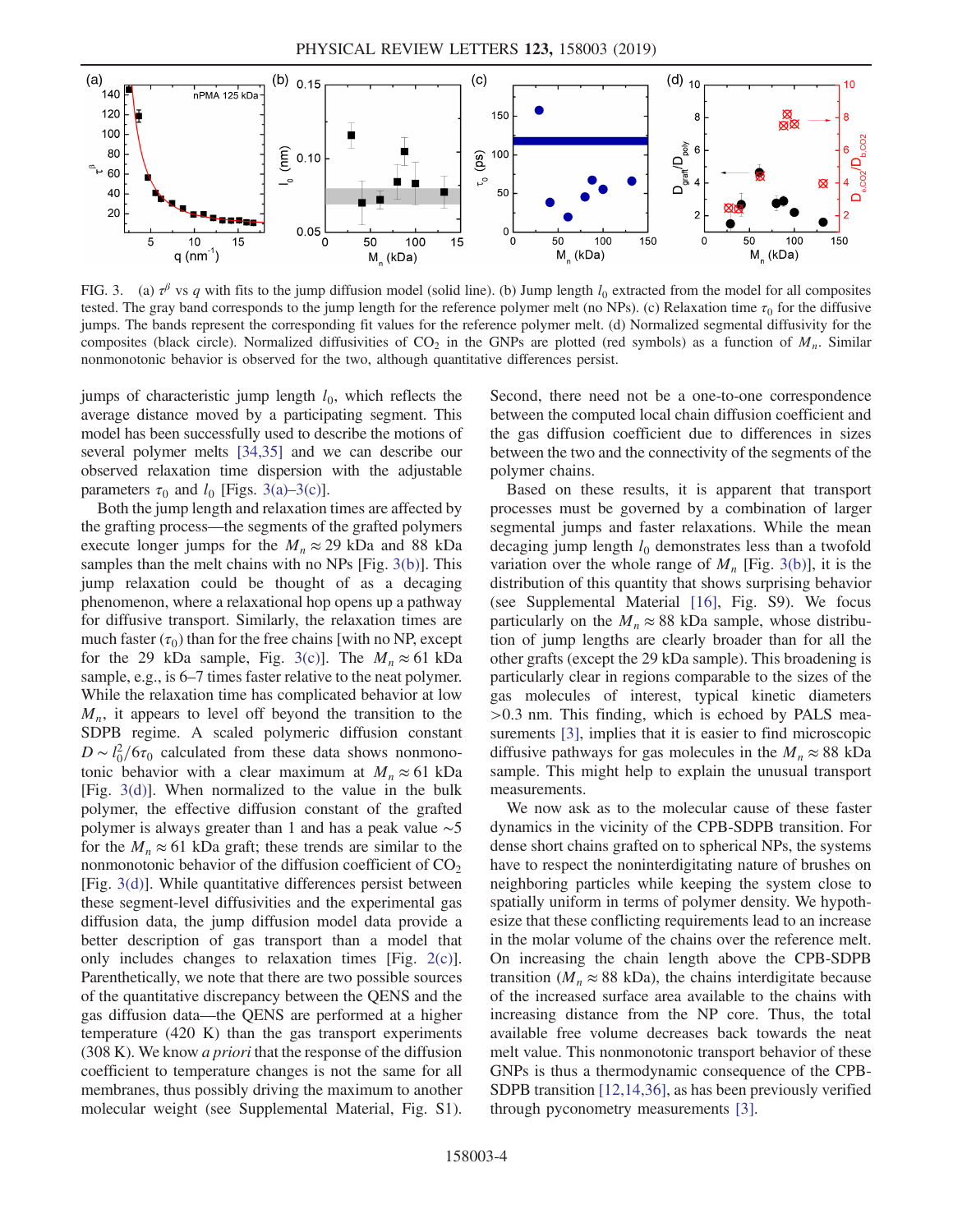Previously, Holt et al. [\[37\]](#page-5-1), who reported faster segmental relaxations below the glass transition temperature, also emphasized the importance of density changes on grafting chains to NPs. No structural origins of this density decrease were provided. Similarly, Holt and Roland found that the  $\beta$  relaxation is accelerated in poly(tetramethyleneoxide-di-p-aminobenzoate) oligomers grafted to NPs [\[38\]](#page-5-2). These works should be contrasted to the results of Mark et al., who used a combination of neutron spin echo and neutron backscattering on short polyisoprene  $(M_n \approx 5 \text{ kDa})$  based GNPs, to show that local chain dynamics remain unchanged relative to the (ungrafted) polymer melt [\[39\]](#page-5-3). While this result agrees with the findings of Kim *et al.* [\[40\],](#page-5-4) there are no density measurements in these cases (or corresponding transport data) to clearly identify the causes of this different behavior. Nevertheless, Fig. [3\(d\)](#page-3-0) implies that the diffusion enhancement in the GNPs disappears when we consider short chains, and hence we believe that the works of Mark et al. [\[39\]](#page-5-3) and Kim *et al.* [\[40\]](#page-5-4) are in a different region of parameter space than our work.

This GNP scaffold thus provides a facile, controllable way of altering segmental dynamics (and hence the dynamics of an entrained penetrant). More detailed studies are required to understand the effects of grafting density, distribution of relaxation times along the backbone of the chain (via isotopic labeling), crossover to Rouse-like relaxation, and how topological confinement affects segmental relaxations for entangled chains. While we have focused our investigation on only one polymer, based on the behavior of diffusion data for other composite systems [\[3\]](#page-4-3), we expect similar behavior from other polymer chemistries as well.

Financial support for this research was provided by the National Science Foundation under the DMREF Program (No. CBET-1629502). Access to HFBS was provided by the Center for High Resolution Neutron Scattering, a partnership between the National Institute of Standards and Technology and the National Science Foundation under Agreement No. DMR-1508249. We would like to thank Alejandro Krauskopf for experimental assistance. The identification of any commercial product or trade name does not imply endorsement or recommendation by the National Institute of Standards and Technologies.

<span id="page-4-0"></span>[\\*](#page-0-0) To whom correspondence should be addressed. sk2794@columbia.edu

- <span id="page-4-2"></span><span id="page-4-1"></span>[1] S. K. Kumar, B. C. Benicewicz, R. A. Vaia, and K. I. Winey, [Macromolecules](https://doi.org/10.1021/acs.macromol.6b02330) 50, 714 (2017).
- <span id="page-4-3"></span>[2] S. K. Kumar, N. Jouault, B. Benicewicz, and T. Neely, [Macromolecules](https://doi.org/10.1021/ma4001385) 46, 3199 (2013).
- <span id="page-4-4"></span>[3] C. R. Bilchak et al., [Macromolecules](https://doi.org/10.1021/acs.macromol.7b01428) **50**, 7111 (2017).
- [4] S. Choudhury, S. Stalin, Y. Deng, and L. A. Archer, [Chem.](https://doi.org/10.1021/acs.chemmater.8b02227) Mater. 30[, 5996 \(2018\)](https://doi.org/10.1021/acs.chemmater.8b02227).
- <span id="page-4-5"></span>[5] E. Alonso-Redondo, M. Schmitt, Z. Urbach, C. M. Hui, R. Sainidou, P. Rembert, K. Matyjaszewski, M. R. Bockstaller, and G. Fytas, [Nat. Commun.](https://doi.org/10.1038/ncomms9309) 6, 8309 (2015).
- <span id="page-4-6"></span>[6] K. Yang et al., [J. Am. Chem. Soc.](https://doi.org/10.1021/jacs.8b00884) 140, 4666 (2018).
- <span id="page-4-7"></span>[7] B. V. S. Iyer, V. V. Yashin, M. J. Hamer, T. Kowalewski, K. Matyjaszewski, and A. C. Balazs, [Prog. Polym. Sci.](https://doi.org/10.1016/j.progpolymsci.2014.07.004) 40, 121 [\(2015\).](https://doi.org/10.1016/j.progpolymsci.2014.07.004)
- <span id="page-4-8"></span>[8] Y. Zheng, Z. M. Abbas, A. Sarkar, Z. Marsh, M. Stefik, and B. C. Benicewicz, Polymer 135[, 193 \(2018\).](https://doi.org/10.1016/j.polymer.2017.12.028)
- [9] J. Choi, C. M. Hui, J. Pietrasik, H. C. Dong, K. Matyjaszewski, and M. R. Bockstaller, [Soft Matter](https://doi.org/10.1039/c2sm06915f) 8, 4072 [\(2012\).](https://doi.org/10.1039/c2sm06915f)
- <span id="page-4-9"></span>[10] P. G. Degennes, [Macromolecules](https://doi.org/10.1021/ma60077a009) 13, 1069 (1980).
- <span id="page-4-10"></span>[11] M. Daoud and J. P. Cotton, [J. Phys. \(Paris\)](https://doi.org/10.1051/jphys:01982004303053100) 43, 531 (1982).
- [12] K. Ohno, T. Morinaga, S. Takeno, Y. Tsujii, and T. Fukuda, [Macromolecules](https://doi.org/10.1021/ma071770z) 40, 9143 (2007).
- <span id="page-4-11"></span>[13] E. Buenning, J. Jestin, Y. C. Huang, B. C. Benicewicz, C. J. Durning, and S. K. Kumar, [ACS Macro Lett.](https://doi.org/10.1021/acsmacrolett.8b00472) 7, 1051 [\(2018\).](https://doi.org/10.1021/acsmacrolett.8b00472)
- <span id="page-4-12"></span>[14] Y. Wei, Y. F. Xu, A. Faraone, and M. J. A. Hore, [ACS Macro](https://doi.org/10.1021/acsmacrolett.8b00223) Lett. 7[, 699 \(2018\).](https://doi.org/10.1021/acsmacrolett.8b00223)
- <span id="page-4-13"></span>[15] C. Z. Li and B. C. Benicewicz, [Macromolecules](https://doi.org/10.1021/ma050216r) 38, 5929 [\(2005\).](https://doi.org/10.1021/ma050216r)
- <span id="page-4-14"></span>[16] See Supplemental Material at [http://link.aps.org/supplemental/](http://link.aps.org/supplemental/10.1103/PhysRevLett.123.158003) [10.1103/PhysRevLett.123.158003](http://link.aps.org/supplemental/10.1103/PhysRevLett.123.158003) for additional data, including Refs. [17,18].
- [17] A. K. Doolittle, [J. Appl. Phys.](https://doi.org/10.1063/1.1702182) **23**, 236 (1952).
- <span id="page-4-15"></span>[18] A. K. Doolittle, [J. Appl. Phys.](https://doi.org/10.1063/1.1699894) 22, 1471 (1951).
- [19] V. Arrighi, J. Tanchawanich, and M. T. F. Telling, [Macro](https://doi.org/10.1021/ma301922j)molecules 46[, 216 \(2013\)](https://doi.org/10.1021/ma301922j).
- [20] M. Mondello, G. S. Grest, E. B. Webb, and P. Peczak, [J. Chem. Phys.](https://doi.org/10.1063/1.476619) 109, 798 (1998).
- <span id="page-4-16"></span>[21] A. Meyer, R. M. Dimeo, P. M. Gehring, and D. A. Neumann, [Rev. Sci. Instrum.](https://doi.org/10.1063/1.1568557) 74, 2759 (2003).
- <span id="page-4-18"></span><span id="page-4-17"></span>[22] J. Wuttke et al., [Rev. Sci. Instrum.](https://doi.org/10.1063/1.4732806) 83, 075109 (2012).
- [23] C. J. Carlile and M. A. Adams, [Physica \(Amsterdam\)](https://doi.org/10.1016/0921-4526(92)90047-V) 182B, [431 \(1992\)](https://doi.org/10.1016/0921-4526(92)90047-V).
- <span id="page-4-19"></span>[24] R. T. Azuah, L. R. Kneller, Y. M. Qiu, P. L. W. Tregenna-Piggott, C. M. Brown, J. R. D. Copley, and R. M. Dimeo, [J. Res. Natl. Inst. Stand. Technol.](https://doi.org/10.6028/jres.114.025) 114, 341 (2009).
- <span id="page-4-20"></span>[25] O. Arnold et al., [Nucl. Instrum. Methods Phys. Res., Sect. A](https://doi.org/10.1016/j.nima.2014.07.029) 764[, 156 \(2014\)](https://doi.org/10.1016/j.nima.2014.07.029).
- <span id="page-4-21"></span>[26] J. Wuttke, SLAW: Neutron scattering histograms to scattering law converter, [http://apps.jcns.fz-juelich.de/slaw..](http://apps.jcns.fz-juelich.de/slaw.)
- <span id="page-4-22"></span>[27] E.J. Bailey, P.J. Griffin, M. Tyagi, and K.I. Winey, [Macromolecules](https://doi.org/10.1021/acs.macromol.8b01716) 52, 669 (2019).
- <span id="page-4-23"></span>[28] D. J. Plazek and K. L. Ngai, [Macromolecules](https://doi.org/10.1021/ma00005a044) 24, 1222 [\(1991\).](https://doi.org/10.1021/ma00005a044)
- <span id="page-4-24"></span>[29] S. S. Gong, Q. Chen, J. F. Moll, S. K. Kumar, and R. H. Colby, [ACS Macro Lett.](https://doi.org/10.1021/mz500252f) 3, 773 (2014).
- <span id="page-4-25"></span>[30] J. Colmenero, A. Arbe, A. Alegria, M. Monkenbusch, and D. Richter, [J. Phys. Condens. Matter](https://doi.org/10.1088/0953-8984/11/10A/033) 11, A363 (1999).
- [31] A. Arbe, J. Colmenero, M. Monkenbusch, and D. Richter, [Phys. Rev. Lett.](https://doi.org/10.1103/PhysRevLett.81.590) 81, 590 (1998).
- <span id="page-4-26"></span>[32] A. Arbe, J. Colmenero, F. Alvarez, M. Monkenbusch, D. Richter, B. Farago, and B. Frick, [Phys. Rev. E](https://doi.org/10.1103/PhysRevE.67.051802) 67, 051802 [\(2003\).](https://doi.org/10.1103/PhysRevE.67.051802)
- [33] A. Arbe, J. Colmenero, F. Alvarez, M. Monkenbusch, D. Richter, B. Farago, and B. Frick, [Phys. Rev. Lett.](https://doi.org/10.1103/PhysRevLett.89.245701) 89, [245701 \(2002\).](https://doi.org/10.1103/PhysRevLett.89.245701)